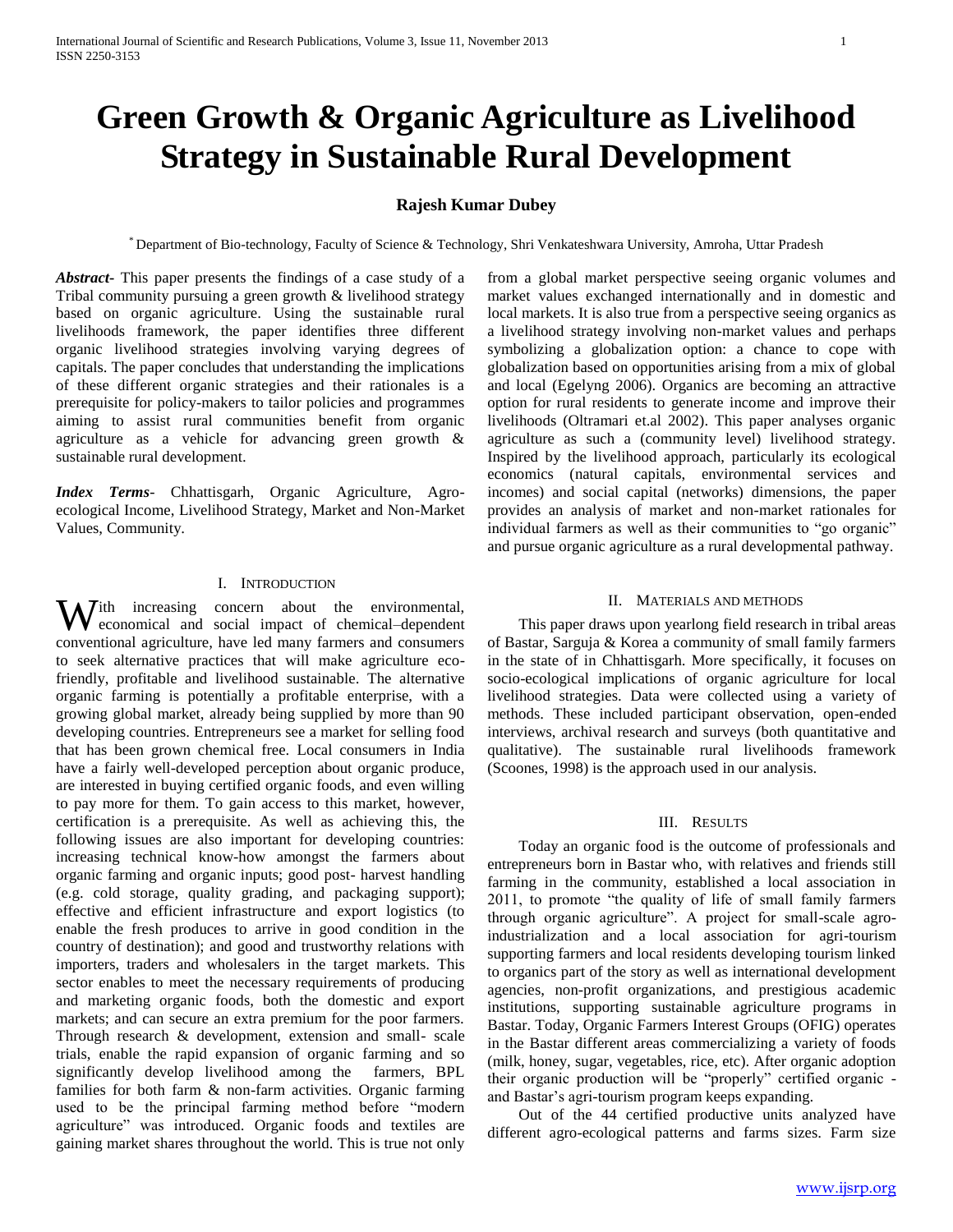ranges from less than a hectare (farmers producing honey 'renting' the use of a forest area for their hives) to farms over 40 hectares (up to 90). Most of these are connected to a local agro industry (sugar, jellies, canned foods, cheese). In addition to size, land use patterns also vary significantly among farmers. While some producers devote significant portions of the farm to timber (eucalyptus and/or pine trees), others do not manage this resource. Despite this variability, farmers across municipalities do share two common land use trends: agro-ecological diversification and preservation of areas with native forest.

 Besides differences in size and land use, local organic producers are diverse in terms of their livelihood strategies. Table 1 (below) shows three basic typologies of organic producers found in the region. The main differences across these different types of organic 'practices' are the relevance of agroecological income in the household, and their position in the socio-economic network of organic activists, business communities, consumers and farmers. (Agro-ecological income can be defined as benefits flowing from practicing organic methods, for instance in terms of extra wildlife to harvest or extra output resulting from conservation biological control where a bio-diverse non-sprayed farm eventually provide habitat and food sources to beneficial, which help control pests). Family farmers (type 1) rely extensively on the agro-ecological resources of the farm for productive and reproductive functions, and they have lower levels of economic and social capital – less income and less education, less influential connections and less access to

information. Family farms are located outside the 'downtown' of the village, often in places of difficult access, i.e hilly terrain, dirt roads and limited communications. In contrast, most mixed households (type 2) work with tourism and hire labor to plant, weed, harvest, and process). In mixed households, at least one adult work off-farm in local jobs as teachers or municipal employees. Joining organic production does not prevent such households from establishing residency*,* which in practical terms means direct access to local services (phone, bus, stores, school, bank, pharmacy, etc) and networks (associations, gatherings, etc). A third category of organic households, which we refer to as "instrumental retreats", corresponds to households which do not obtain significant agro-ecological income from organic production, but rather they use the 'farm' for personal, recreational, community service, and/or political articulation in the community. This category comprises professionals residing outside, including absentee owners, who sympathize with the local association for organic farming. These 'instrumental retreats', which are also certified organic and part of the local association for organic farming, are partially productive. Some have fruit trees, or chicken, or hives. However, this category of organic agriculture may be better understood as spaces of social exchange. Meetings, assemblies, workshops, and symposia are articulated by these organic 'producers', who contribute with their knowledge and connections to the advancement of organic farming in the region.

**Table- 1: Household typologies among** certified **(under conversion) organic producers.**

|                       | Household typologies |                       |                             |
|-----------------------|----------------------|-----------------------|-----------------------------|
| Particulars/ Criteria | Family farm          | Mixed household       | <b>Instrumental retreat</b> |
| Education             | Primary              | Primary/Secondary     | College/Graduate            |
| Labor                 | Family               | Family/Hired          | Hired                       |
| Self-consumption      | High                 | Low                   | Not Relevent                |
| <b>Services</b>       | Poor                 | Standard              | Depending on use            |
| Off-farm work         | Agriculture (if any) | <b>Local Services</b> | Professionals/entrepreneurs |
| Residency             | Farm                 | Town                  | Town/City                   |
| Participation         | Low                  | Medium                | High                        |
| Off-farm income       | Sporadic             | regular               | Always                      |
| Organization          | Nuclear              | Nuclear/individuals   | individuals                 |
| Tourism               | Not Common           | Most of them          | Private/informal            |

### IV. DISCUSSIONS

 A decade after a local association for organic farming was established in the region, three different typologies of certified organic producers can be identified in the community of Bastar: family farms, mixed households, and instrumental retreats. These three types of 'producers' do not differ so much in terms of their agro-ecological practices (diversification), but in relation to the role that the income resulting from organic production plays in the households. This in turn is deeply correlated to the capacity of the household to access social and economic capitals. Households depending almost exclusively on agricultural incomes do not fully participate in the decision-making process of the association(s) they belong to and have less educational resources – a characteristic shared with non-organic small family

farmers in the region such as tobacco producers. In contrast, organics have also fostered new typologies; the mixed household and the instrumental retreat. In mixed households, "organics" are an alternative extra source of income, and the tendency is to rely on services (tourism) rather than small-scale agroindustrialization. In instrumental retreats, unlike in the two previous types, organics are not that much of a productive, but a political tool. These institutional spaces serve to connect urban residents involved in the local reality of the producers. At the same time, retreats open the rich socio-economic networks of the urban/global society to the rural community.